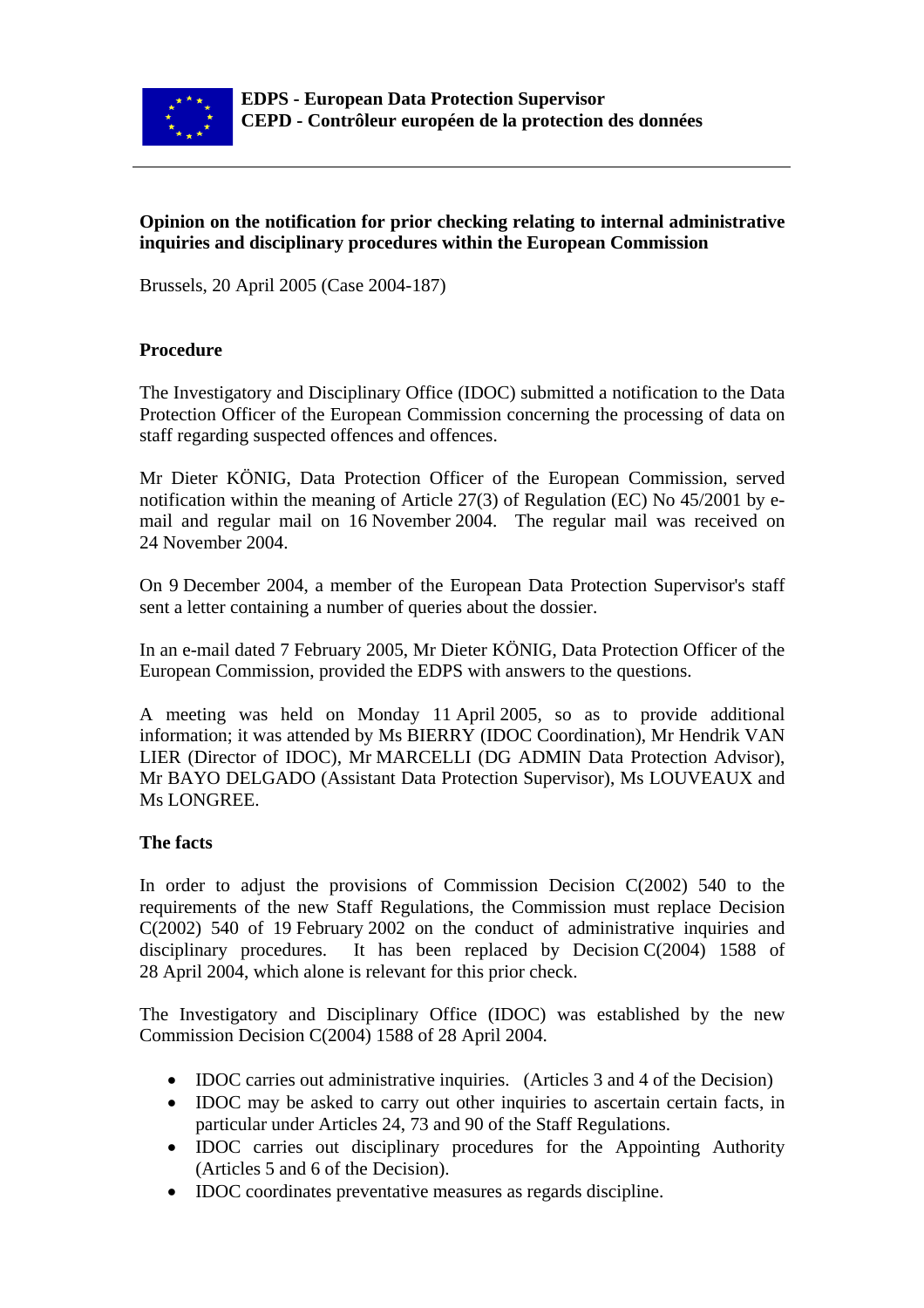For the case in hand, data processing allows files to be compiled in hard copy, lists of inquiries underway to be drawn up on computer, lists to be drawn up of cases resulting in disciplinary measures since 1985, and consultation of internal databases (in particular SYSPER and SYSPER 2), and also of the personal files of officials and other servants in the course of checks or inquiries or during disciplinary procedures.

The purpose of data processing is to put together a file that enables the Appointing Authority (AA) to determine whether an official or other servant has failed to fulfil his/her obligations under the Staff Regulations and, where appropriate, impose a disciplinary sanction in accordance with the Staff Regulations.

Administrative inquiry:

- IDOC carries out administrative inquiries. For the purposes of these implementing provisions "administrative inquiries" means all actions taken by the authorised official to establish facts and, where necessary, determine whether there has been a failure to comply with the obligations incumbent on Commission officials.
- The Director and other members of IDOC exercise their powers of administrative inquiry independently. In the exercise of those powers, they neither seek nor receive instructions. They have the power to obtain documents, summon any person subject to the Staff Regulations to provide information and carry out on-the-spot investigations.
- Administrative inquiries are carried out thoroughly and include all aggravating and extenuating circumstances; they last for a period appropriate to the circumstances and complexity of the case.
- IDOC may receive assistance from other officials or specialist departments.
- An administrative inquiry is opened either by IDOC itself or, at the request of a Director-General or Head of Department, by the Director-General for Personnel and Administration in agreement with the Secretary-General.
- Before opening the inquiry, the Director-General for Personnel and Administration consults the European Anti-Fraud Office (hereinafter OLAF) to ascertain that that Office is not undertaking an investigation for its own purposes and does not intend to do so. As long as OLAF is conducting an investigation within the meaning of Regulation No 1073/99, no administrative inquiry under the preceding paragraph is opened regarding the same facts.
- The decision to open an administrative inquiry makes IDOC responsible for the inquiry, defines the purpose and scope of the inquiry and requires the officials responsible for it to determine responsibilities on the basis of the particular facts and circumstances, and, if appropriate, the individual responsibility of the officials concerned.
- As soon as an administrative inquiry suggests that an official may be personally involved in an affair, that official is kept informed provided that information does not hinder the inquiry. In any case, conclusions referring to an official by name may not be drawn at the end of the inquiry unless that official has had the opportunity to express an opinion on all the facts which relate to him or her. The conclusions record that opinion.
- Where absolute secrecy is required by the aims of the inquiry requiring investigative procedures which are the responsibility of a national judicial authority, the obligation to invite the official to express an opinion may be deferred by the Secretary-General in agreement with the Director-General for Personnel and Administration. In that eventuality, no disciplinary procedure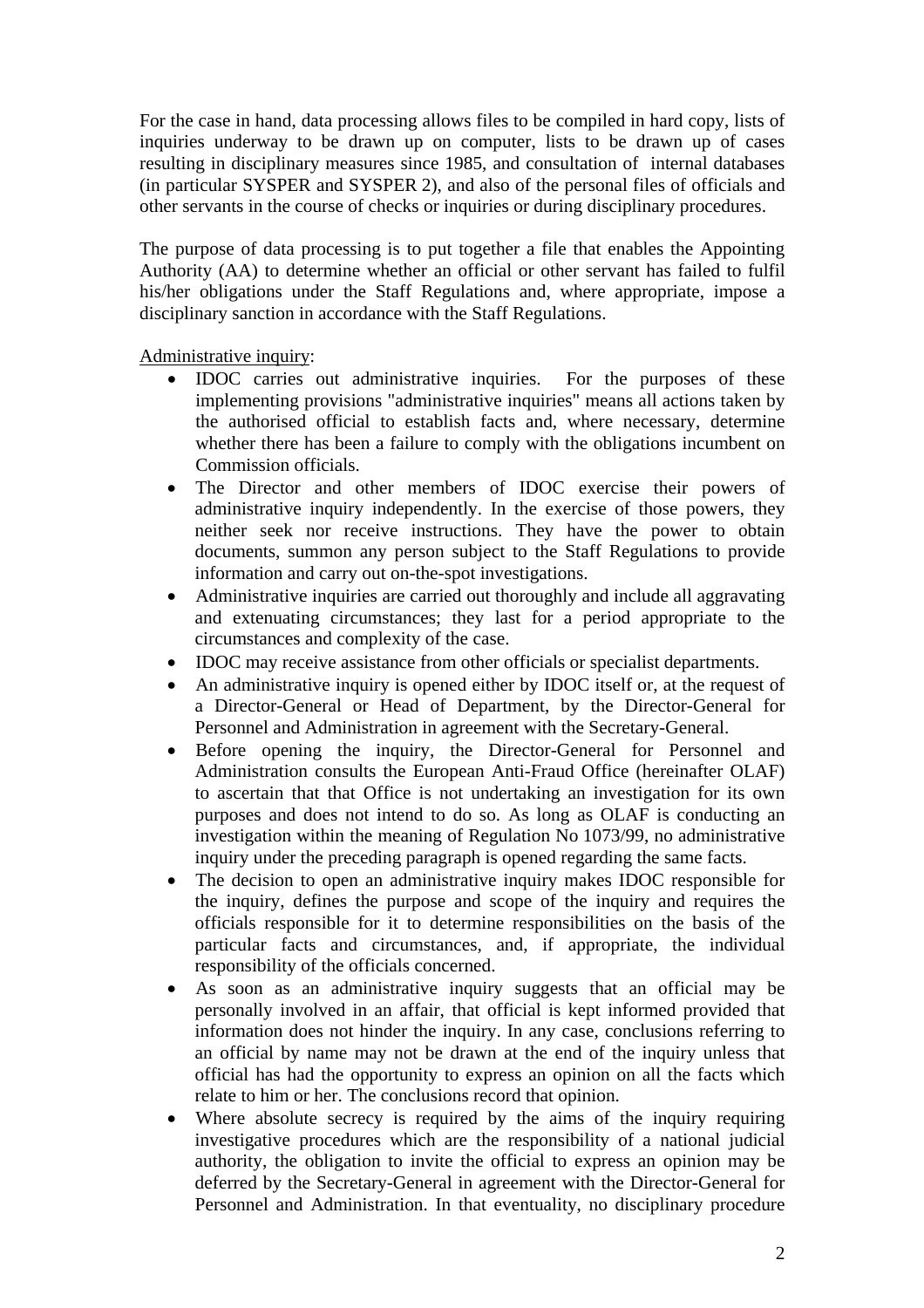may be opened until the official has been able to express an opinion.

- If, following an administrative inquiry, no charge is brought against an official against whom allegations have been made, the administrative inquiry concerning that official is closed with no further action by decision of the Director-General for Personnel and Administration, who so informs the official in writing. The official may request that that decision be placed in his or her personal file.
- The closure of the administrative inquiry does not prevent its being reopened if new facts come to light.
- IDOC submits a report on the inquiry to the Director-General for Personnel and Administration, after consulting, if appropriate, the Specialised Financial Irregularities Panel ("the Panel") pursuant to Commission Decision C(2003)2247 of 9 July 2003. That report sets out the facts and circumstances in question; it establishes whether the rules and procedures applicable to the situation were respected and determines any individual responsibility, having regard to aggravating or mitigating circumstances. Copies of all the relevant documents and records of interviews are attached to the report.
- The Director-General for Personnel and Administration informs the official concerned of the conclusion of the inquiry together with the conclusions of the inquiry report and, on request, all documents directly linked to the allegations made, subject to the protection of the legitimate interests of third parties.
- After receiving an inquiry report from OLAF, the Director-General for Personnel and Administration may, if appropriate, either ask OLAF to supplement the report or decide to open an administrative inquiry himself or immediately open a disciplinary procedure or indeed close the file without any disciplinary consequences.

Disciplinary procedures:

- An official heard pursuant to Article 3 of Annex IX to the Staff Regulations signs the record of the hearing or makes comments and/or remarks within 15 calendar days from receipt of the record. Failure to do so within that period results, except in cases of *force majeure*, in the record being considered approved.
- If the Appointing Authority or a person authorised to that effect has to conduct interviews with certain persons following the hearing referred to in Article 3 of Annex IX to the Staff Regulations, the official concerned may, on request, receive a copy of the signed records of those interviews provided that the facts mentioned there have a direct bearing on the preliminary allegations made against him or her.
- The representation of the appointing authority before the Disciplinary Board, pursuant to Article 16(2) of Annex IX to the Staff Regulations is undertaken by the Director of IDOC or his or her deputy.
- Where an administrative inquiry has already been held into a case before the Disciplinary Board, the officials who conducted that inquiry may not represent the appointing authority before the Disciplinary Board but may, if appropriate, be called by it as witnesses.

With regard to Articles 24, 73 and 92 of the Staff Regulations of officials of the European Communities, in respect of which the IDOC may conduct inquiries, the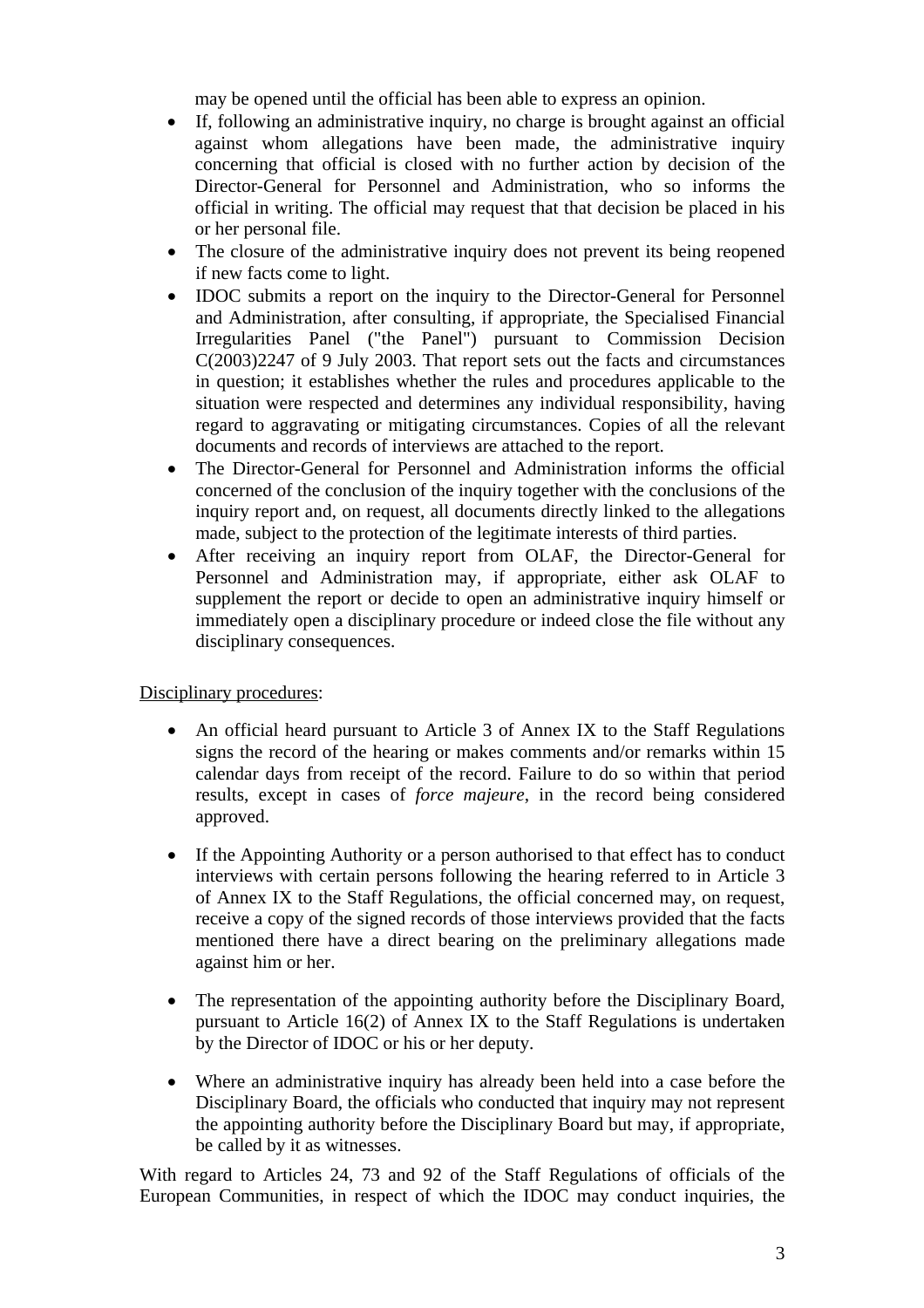relevant procedures are regarded as equivalent to the procedures followed under an administrative inquiry.

#### The handling of files

- The complete file of the administrative inquiry is given to the Appointing Authority (AA), namely to the Director-General for Personnel and Administration, and possibly to the College for members, officials and other servants of grade A14 to A16 level.
- In the event of allegations of financial irregularities, the factual findings of the inquiry reports are communicated to the Specialised Financial Irregularities Panel (Commission Decision C(2003) 2247).
- The file is also submitted to the Disciplinary Board or the Tripartite (according to the severity of the sanction envisaged by the AA) if a disciplinary procedure is opened.
- The complete file of the disciplinary procedure is communicated to the tripartite AA (the Director-General for Personnel and Administration, the Director-General of the person concerned and a third Director-General), to the Legal Service and, where appropriate, to the College.
- Only the disciplinary decision is forwarded to Admin/B/3 to be put into the personal file. The decision is communicated to OLAF if OLAF requested disciplinary follow-up. Where the disciplinary decision has a financial impact it is forwarded to the Pay Master's Office (for adjustment of the salary) and to Admin/A/4 (for Sysper to be adjusted) and to the human resources management for the person concerned (in the event that the person's grade is altered in such a way that involves a change in function).
- If the person concerned contests the AA disciplinary decision, the dossier may be referred to the Court of First Instance or the Court of Justice of the European Communities.

#### Conservation of data

- The IDOC may keep files relating to administrative inquiries and disciplinary procedures for up to 20 years as of the date on which the inquiry was closed or the disciplinary decision was issued.
- So that precedents can be compared and to ensure that the Staff Regulations are applied uniformly, and so that statistics can be compiled, disciplinary decisions can in any case be kept for 50 years.
- With regard to the length of time for which the disciplinary decision is kept in the person's personal file, Article 27 of Annex IX to the Staff Regulations establishes the time limits after which the person concerned may request that all references to the penalty be removed from the disciplinary file, but the final decision lies with the AA.

#### **Legal aspects**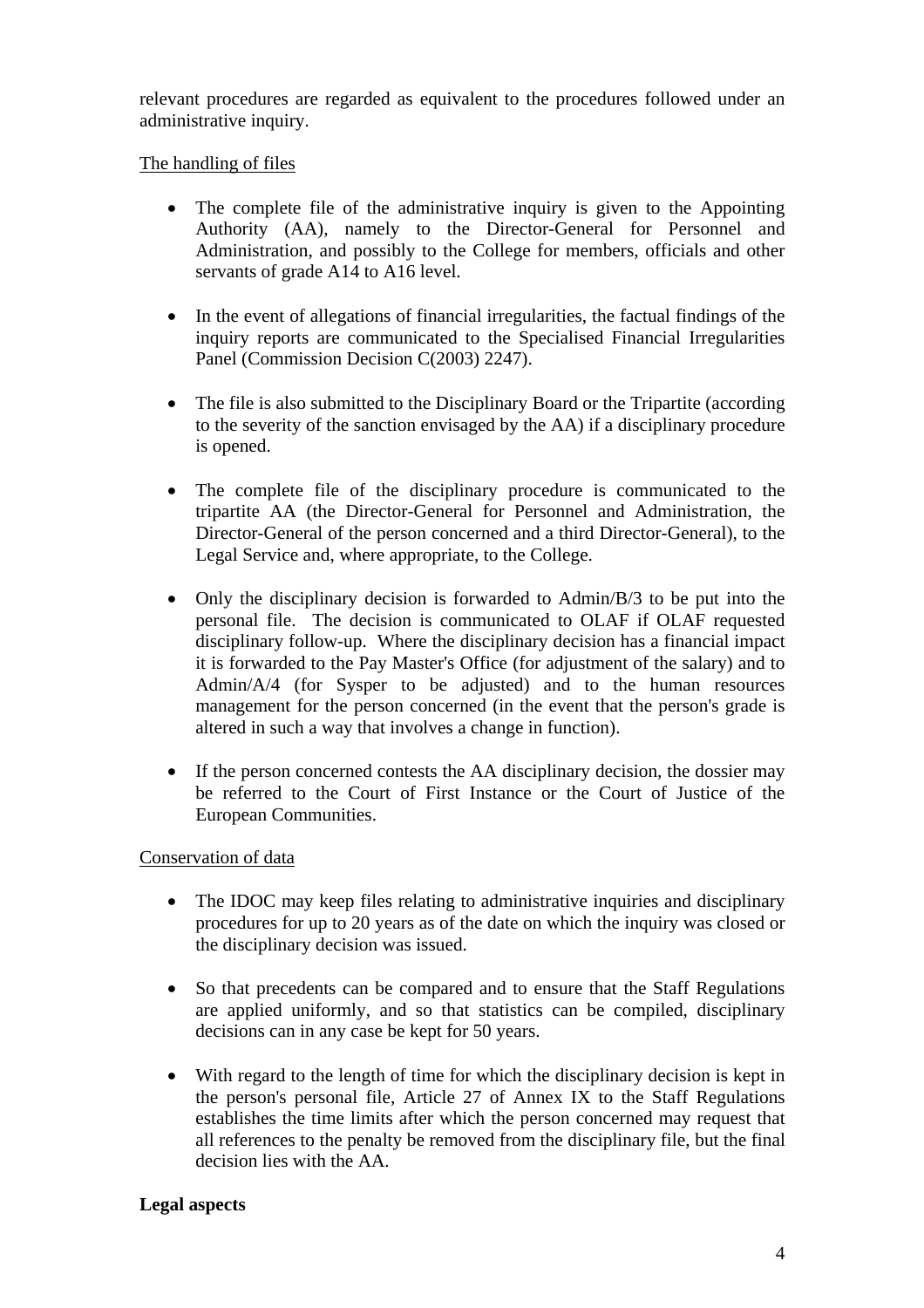# **1. Prior checking**

The notification received on 24 November 2004 relates to processing of personal data ("*any information relating to an identified or identifiable natural person*" – Article 2(a)) and therefore falls within the scope of Regulation (EC) No 45/2001.

Under Article 27(1) of Regulation (EC) No 45/2001 all "processing operations likely to present specific risks to the rights and freedoms of data subjects by virtue of their nature, their scope or their purposes shall be subject to prior checking by the European Data Protection Supervisor".

Notified processing is also subject to:

- Article  $27(2)(a)$ : "processing of data relating to ... suspected offences, offences, ….
- Article  $27(2)(b)$ : "processing operations intended to evaluate personal aspects relating to the data subject, including his or her ability, efficiency and conduct"

The data processing described (how the IDOC conducts an administrative inquiry or a disciplinary procedure) may have serious and considerable consequences for the data subjects (current and former members of the Commission, current and former Commission officials, current and former temporary and contract Commission staff) such as disciplinary measures, civil and/or financial liability.

The notification from the Commission's Data Protection Officer was received on 22 November 2004 through the post. In a letter dated 9 December 2004 (i.e. 16 days later), a member of the European Data Protection Supervisor's staff raised a number of questions with a view to obtaining clarification on some points of the dossier. Under the terms of the first subparagraph of Article 27(4) of Regulation (EC) No 45/2001, this letter suspended the two-month period within which the European Data Protection Supervisor had to issue an opinion.

On 7 February 2005, the Commission's Data Protection Officer sent an e-mail replying to these queries. On 7 February 2005, one month and 14 days remained within which to issue an opinion. On 21 March 2005, the Assistant Supervisor sent an e-mail announcing an extension of the deadline due to the complexity of the matter. The European Data Protection Supervisor will therefore issue his opinion by 21 April at the latest.

Prior checking concerns the processing of personal data in the framework of administrative inquiries or disciplinary procedures. Its aim is not to issue an opinion on the administrative inquiry or disciplinary procedure itself.

Prior checking also concerns comparable procedures (Articles 24, 73 and 92) since the basis taken for prior checking is essentially the same. However, if medical data can be mentioned during the inquiries undertaken in accordance with Article 73 of the Staff Regulations (occupational disease) the relevant procedure will need to be notified, owing to the very existence of medical data which would give rise to prior checking based on Article 27(2)(a).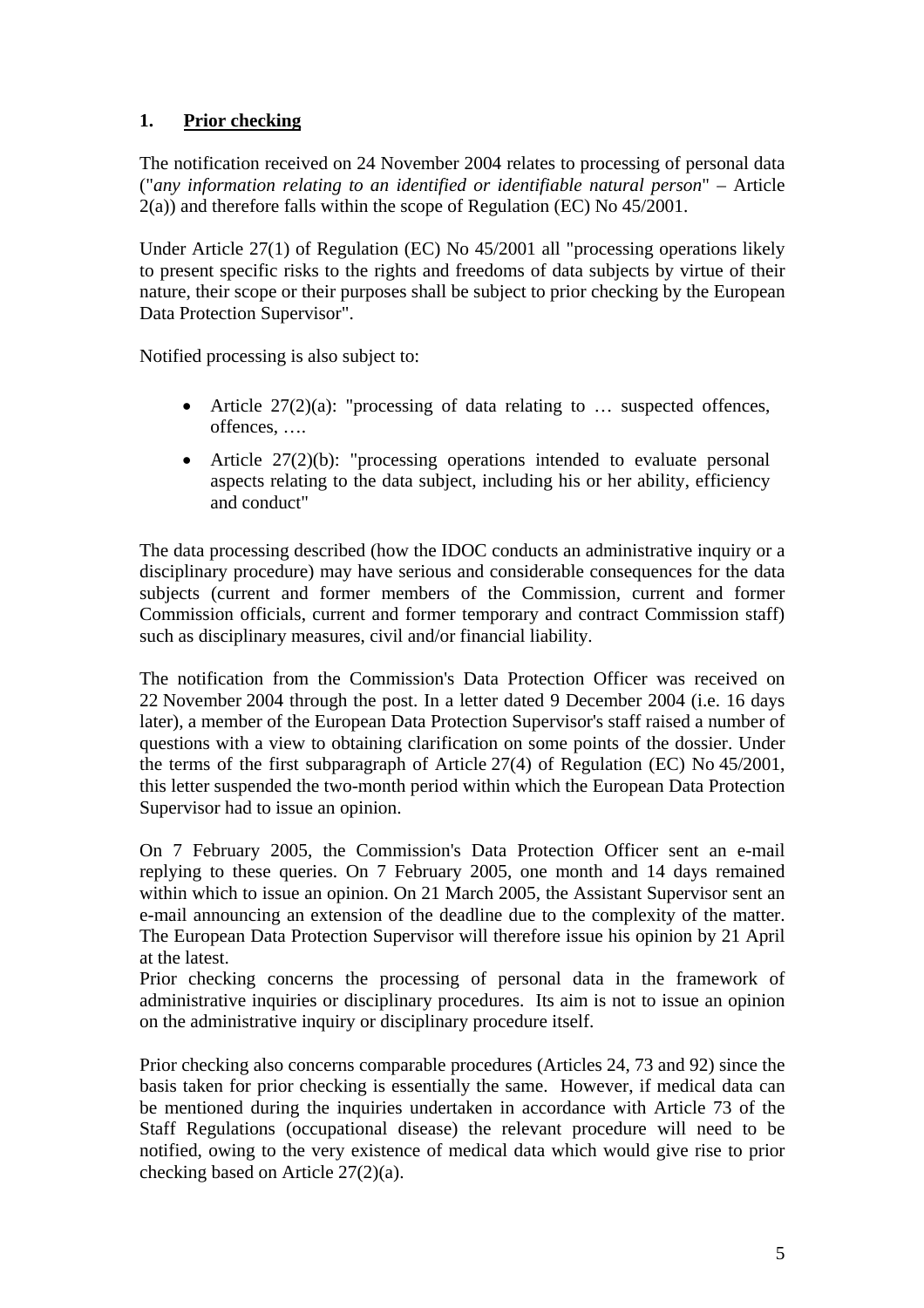### **2. Legal basis and lawfulness of the processing operation**

The legal basis for data processing is covered by Article 86 of the Staff Regulations of officials of the European Communities and by Annex IX to the Staff Regulations, in particular Article 2(3) *"The institutions shall adopt implementing arrangements for this Article, in accordance with Article 110 of the Staff Regulations"* as well as Article 30 thereof *"Without prejudice to Article 2(3), each institution shall, if it sees fit, adopt implementing arrangements for this Annex after consulting its Staff Committee".* The legal basis is therefore valid.

Alongside the legal basis in relation to Regulation (EC) No 45/2001, the lawfulness of the processing must also be considered. Article 5(a) of Regulation (EC) No 45/2001 stipulates that the processing shall be "*necessary for the performance of a task carried out in the public interest on the basis of the Treaties establishing the European Communities … or in the legitimate exercise of official authority vested in the Community institution …*".

As administrative inquiries and disciplinary procedures which involve collecting and processing personal data relating to officials or other servants come under the legitimate exercise of official authority vested in the institution, the processing is lawful. The legal basis found in the Staff Regulations of officials of the European Communities (Article 86 and Annex IX) supports the lawfulness of the processing.

Lastly, in the framework of administrative inquiries and disciplinary procedures, the file of the data subject may reveal data which Article 10 of Regulation (EC) No 45/2001 classes as "special categories of data". Personal data such as political or trade-union membership may come to light, usually by chance, in the file. The data must be relevant regarding the file and/or handling of the file (taking account of the factors mentioned below under point 7 on data quality).

## **3. Collection and transfer of data**

The data are of a disciplinary nature and relate to the:

- behaviour, action or inaction of persons under investigation and/or forming the subject of disciplinary procedures;
- legal definition of such action or inaction with regard to the Staff Regulations and to other obligations by which the persons in question are bound;
- individual responsibility of the persons concerned, including financial liability;
	- sanctions imposed on the persons concerned, if required.

The categories of personal data to be protected are those relating to administrative inquiries and disciplinary procedures.

The SYSPER and SYSPER 2 databases may be consulted as part of these administrative inquiries or disciplinary procedures. The processing operation being reviewed involves no structural change to the specified purpose of the staff database, nor is the use of SYSPER and SYSPER 2 as part of inquiries or disciplinary proceedings incompatible with this purpose. This means that Article 6(1) of (EC) Regulation No  $45/2001$  is not applicable to the case in point and that Article  $4(1)(b)$ ("*data must be collected for specific, explicit and legitimate purposes, and must not be*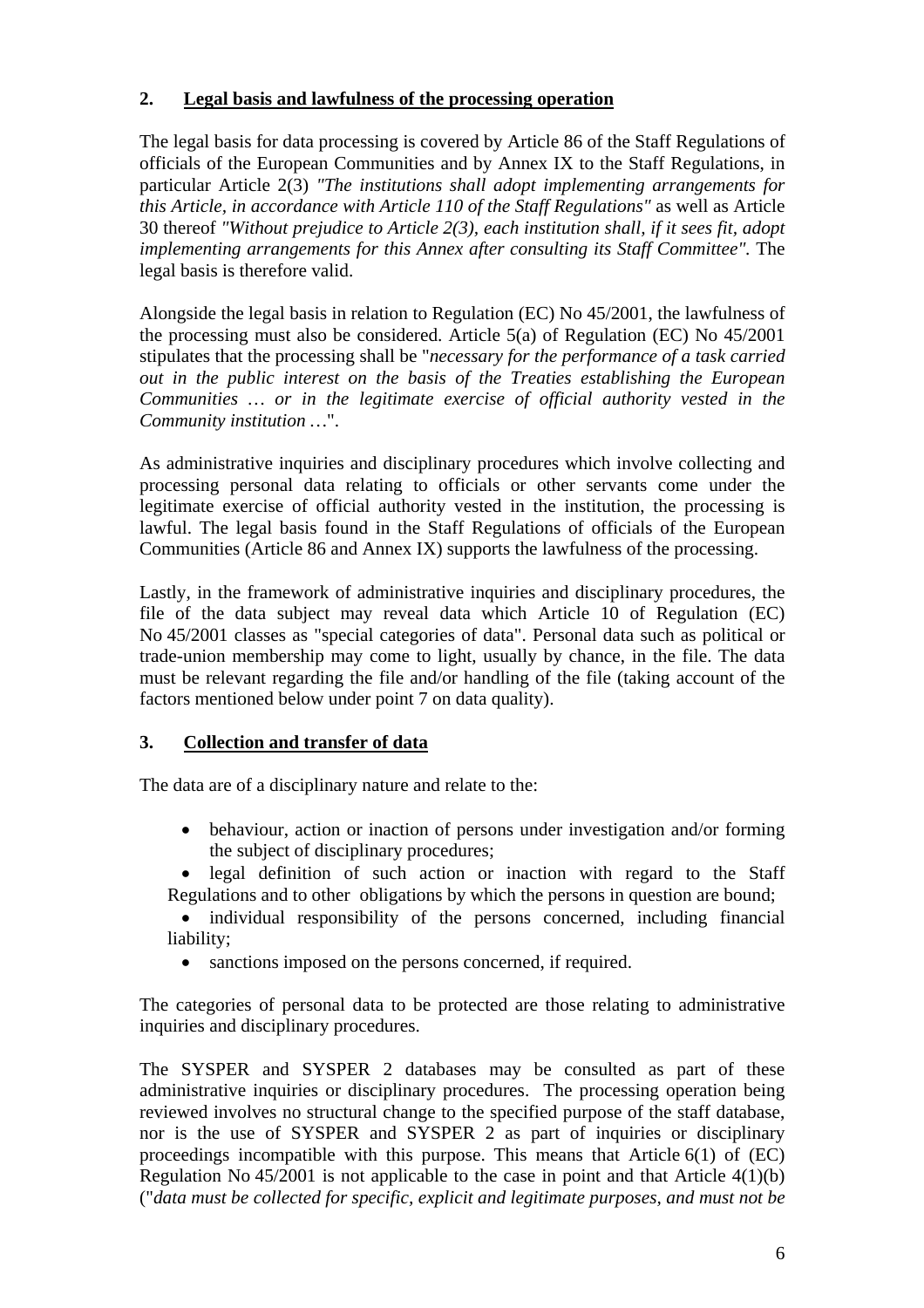*further processed in a way incompatible with those purposes*") of the Regulation is observed.

The processing operation should also be scrutinised in the light of Article 7(1) of Regulation (EC) No 45/2001. Processing under Article 7(1) is the transfer of personal data within or between Community institutions or bodies "*if the data are necessary for the legitimate performance of tasks covered by the competence of the recipient*".

We are dealing with a case involving a transfer between institutions (CFI or CJEC) and within one and the same institution (ADMIN, OLAF, LS, other DGs, PMO). However, the parties referred to are not regarded as recipients within the meaning of Article 2(g) as they are covered by the exemption provided for in that Article, given that they are likely to receive data in the framework of a particular inquiry (see information for data subjects in point 5.2).

## **4. Conservation of data**

Article 4(1)(e) of Regulation (EC) No 45/2001 sets forth the principle that "*personal data must be kept in a form which permits identification of data subjects for no longer than is necessary for the purposes for which the data are collected or for which they are further processed*."

A distinction should therefore be made between the conservation of data in personal files, in disciplinary files and the retention of decisions in IDOC archives.

• Personal files

The conservation of data relating to disciplinary penalties in personal files is governed by Article 27 of Annex IX to the Staff Regulations. The data subject may therefore request that certain information be withdrawn from his/her personal file, although this is not an absolute right and remains subject to the AA's discretion. There is therefore no deletion of the information after a given period of time. The reason for this provision is to avoid certain penalties being taken into account when the data subject is being evaluated.

However, the data protection rules imply that the AA must justify the reasons for which the data are being kept and any refusal to delete data where the data subject so requests.

The data concerning disciplinary measures in personal files should only be kept until the end of the period during which an official in active employment, a retired official or his/her legal successor may claim entitlement. Any subsequent data conservation beyond that period may only be justified on historical, statistical or scientific grounds.

• Disciplinary files

Files on administrative inquiries and disciplinary files are kept by IDOC for a maximum period of 20 years from the date on which the inquiry was closed or the disciplinary decision was issued. The Commission bases such retention on Article 10(h) and (i) of Annex IX to the Staff Regulations, according to which "*to determine the penalty to be imposed, account is taken in particular of: (…) (h) whether the misconduct involves repeated action or behaviour (i) the conduct of the official throughout the course of his career*".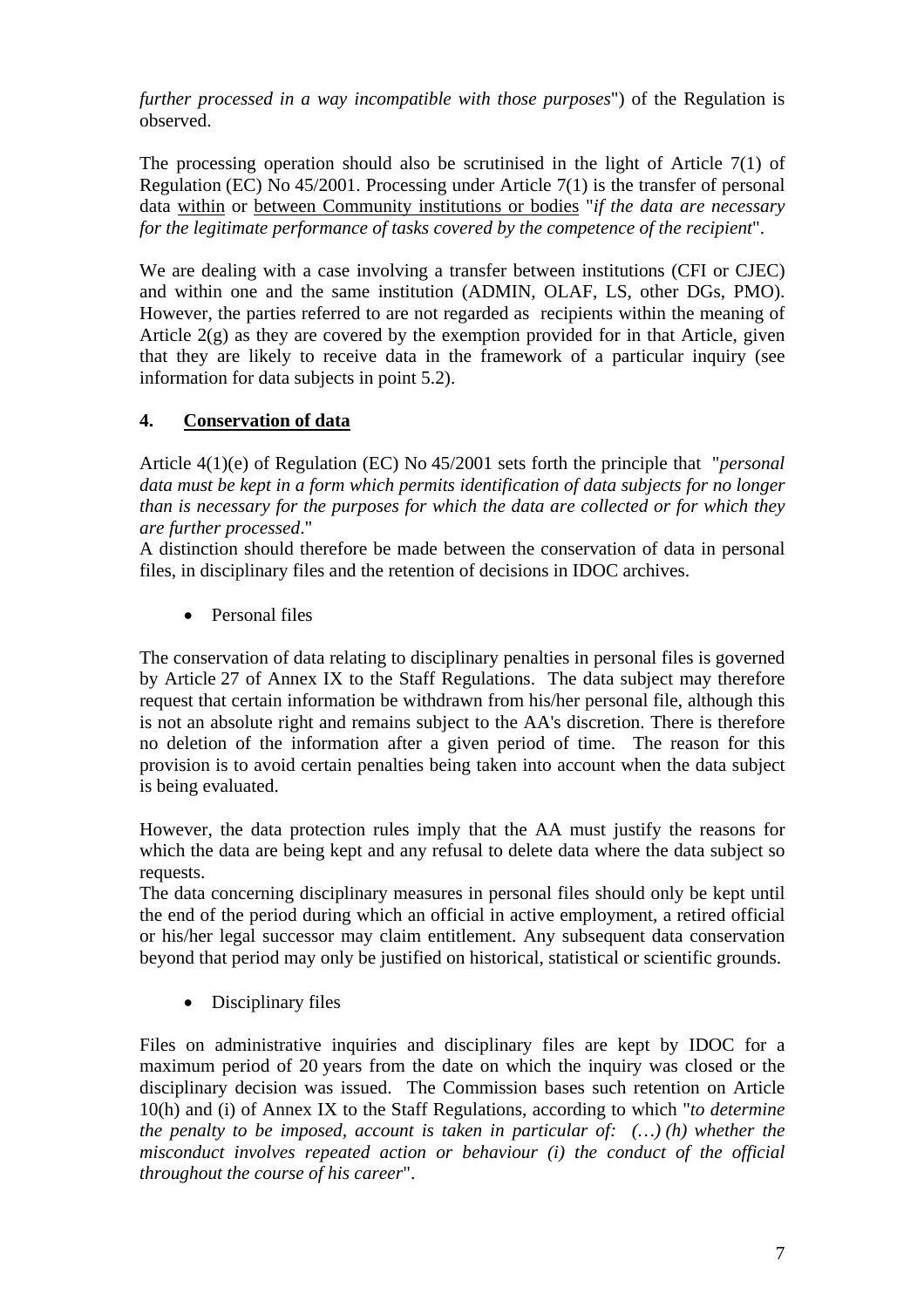The European Data Protection Supervisor considers this justification to be sound. However, the information is kept in the disciplinary files, whether or not it has been deleted from the personal file in accordance with Article 27 of Annex IX to the Staff Regulations. The existence of files in which the information does not entirely match may be called into question as this may harm the interests of the data subject<sup>1</sup>.

• Retention of decisions in IDOC archives.

The retention of decisions for a 50-year period is based on Article 2 of Decision C(2004) 1588, which stipulates that IDOC is to coordinate preventative measures as regards discipline. Such preventative measures must be based on the experience gained throughout the years (development over time of the number of infringements penalised, acts or misconduct most frequently encountered, nature of penalties imposed as a result of infringements reported etc).

Such conservation must be carried out in accordance with Article  $4(1)(e)$  of Regulation No 45/2001 which stipulates that "*The Community institution or body shall lay down that personal data which are to be stored for longer periods for historical, statistical or scientific use should be kept either in anonymous form only or, if that is not possible, only with the identity of the data subjects encrypted. In any event, the data shall not be used for any purpose other than for historical, statistical or scientific purposes*".

However, in this case we are told that "the data in question are restricted to disciplinary decisions. These are referenced by a file number (CMS number) on the basis of which they are kept in the IDOC archives. In view of the need for data on the official's conduct throughout his/her career, disciplinary decisions are not however anonymous".

If the purpose of such files is to ensure the continuity and harmony of disciplinary decisions or to compile statistics, the European Data Protection Supervisor fails to see how this could not be attained with anonymous data.

If the purpose referred to above is to keep data on the official's conduct for 50 years, this is contrary to the ban on parallel files as already referred to above.

At present, therefore, data on disciplinary penalties may be kept for a period of 20 years in disciplinary files or 50 years in IDOC archives. This raises a problem in view of the principle of limited storage time referred to in Article 4(1)(e) of (EC) Regulation No 45/2001, which is itself merely an expression of a basic right. The introduction of limited periods for data retention would therefore help to ease the current tension between the Staff Regulations of officials and the Regulation on Data Protection.

## **5. Information to be given to the data subject**

## 5.1. Obligation to provide information

 $\frac{1}{1}$ 

Articles 11 and 12 of Regulation (EC) No 45/2001 lay down that the controller must provide information to the data subject. When the data have been directly collected

<span id="page-7-0"></span>See Baltsavias v. Commission, T-39/93 and T-533/93.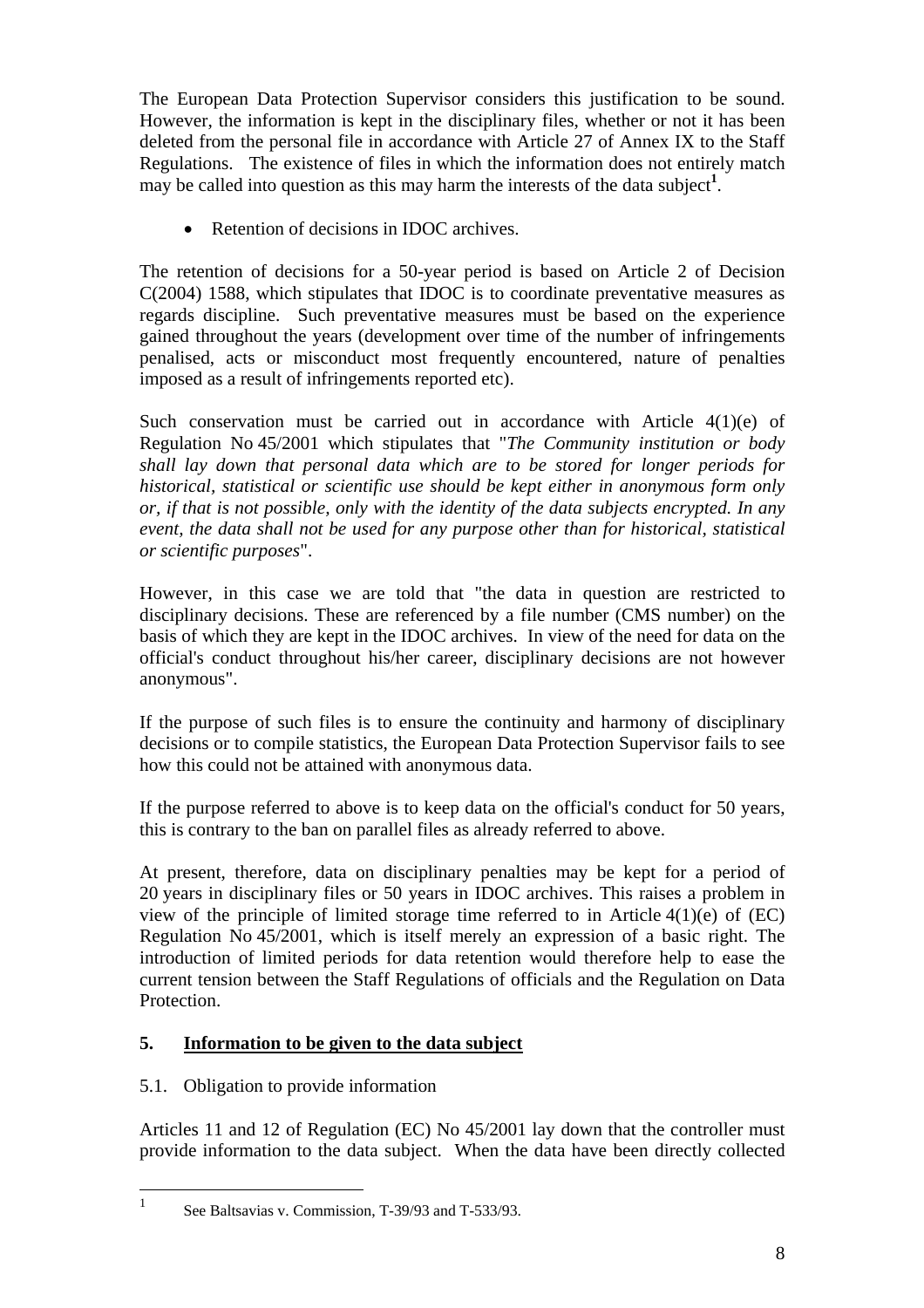from the data subject, the information must be provided at the time of collection. If the data have not been collected from the data subjects, the information must then be given at the time of recording the data or the initial communication to third parties.

Article 20 of the Regulation provides for certain exemptions from the obligation to provide information particularly where this limitation is necessary for "the prevention, investigation, detection and prosecution of criminal offences" or "the protection of the data subject or of the rights and freedoms of others".

In this case, the data are collected either directly from the data subject or from third parties. The information must then be provided either at the moment of collection or before the data are recorded or transmitted to third parties (e.g. OLAF).

Article 4(4) of Decision C(2004) 1588 states: "As soon as an administrative inquiry suggests that an official may be personally involved in an affair, that official shall be kept informed provided that information does not hinder the inquiry".

Moreover, Article 1(1) of Annex IX to the Staff Regulations states: "Whenever an investigation by OLAF reveals the possibility of the personal involvement of an official, or a former official, of an institution, that person shall rapidly be informed, provided this is not harmful to the investigation".

The phrase "does not hinder the enquiry" includes exceptions such as "the prevention, investigation, detection and prosecution of criminal offences" or "the protection of the data subject or of the rights and freedoms of others" but its scope extends beyond these exceptions. In certain cases it may be necessary not to inform the data subject so as not to harm the proper functioning of the inquiry even though it is not a criminal investigation within the meaning of Article 20 of Regulation (EC) No 45/2001.

Nevertheless, the Supervisor considers that Article 20 must take account of the *ratio legis* of the provision and must allow for restrictions on the obligation to provide information during a disciplinary procedure. This is backed up by the fact that Article 13 of Directive (EC) 95/46 makes provision for limiting the right to information of the data subject when such a restriction "constitutes a necessary measure to safeguard...: (d) the prevention, investigation, detection and prosecution of criminal offences, or of breaches of ethics for regulated professions". Article 13(d) is therefore wide-ranging and extends from prevention, investigation, detection and prosecution of criminal offences to breaches of ethics for regulated professions. Even though this is not explicitly stated, there is reason to believe that breaches of discipline by public servants are also covered by the provision.

Regulation (EC) No 45/2001 must be read in the light of Directive (EC) 95/46. Paragraph 12 of the preamble encourages "consistent and homogeneous application of the rules for the protection of individuals' fundamental rights and freedoms with regard to the processing of personal data". Article 286 of the Treaty also provides "*Community acts on the protection of individuals with regard to the processing of personal data and the free movement of such data shall apply to the institutions and bodies set up by, or on the basis of, this Treaty.*" There is therefore no reason to believe that a restriction on the right to information may not be justified by the fact that a disciplinary procedure is underway. This is also supported by the fact that no information must be provided regarding the "recipients" in the context of an inquiry (see above).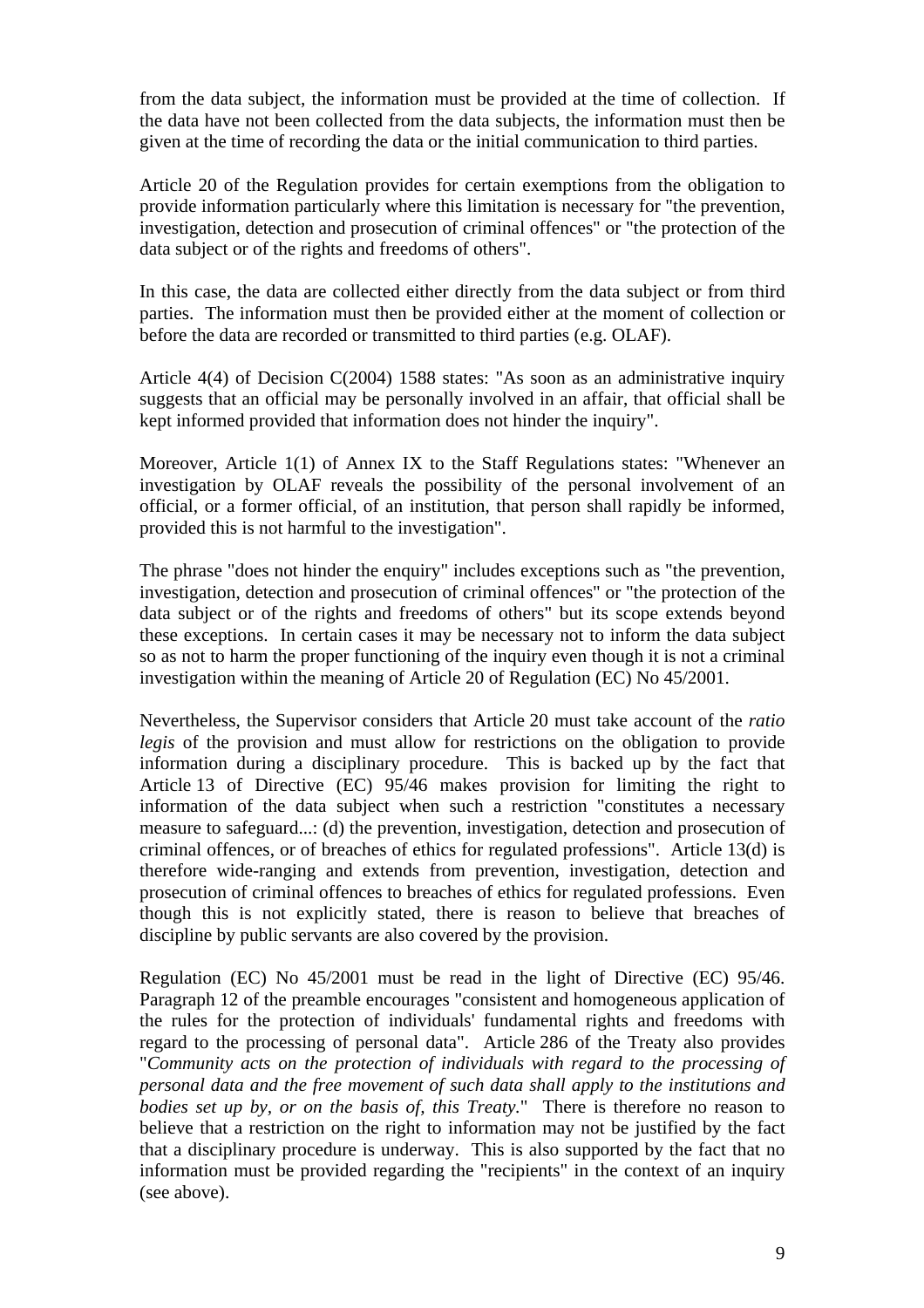The phrase "does not hinder the inquiry" suggests that the real need not to provide information be demonstrated and that information be withheld no longer than is strictly necessary for the proper functioning of the inquiry.

Moreover, any fair procedure implies the exercise of a right of defence. In order for it to be possible to exercise such a right, the official must be informed that a procedure has been opened concerning him/her.

#### 5.2. Content of the information

The main components of the information provided for in Articles 11 and 12 of the Regulation are given in Decision C(2004) 1588. Officials and other servants have been notified of this Decision by publication in Administrative Notices IA No 86- 2004 on 30 June 2004. Officials and other servants working in all institutions and former officials and other servants may consult the Commission's Administrative Notices via IntraComm.

Information regarding the transfer of the file between institutions (CFI or CJEC) and within a single institution (ADMIN, OLAF, GS, other DGs, PMO) does not specifically have to be given to the data subject on the grounds that he is not a recipient within the meaning of Article 2(g) of the Regulation, but is desirable that this general information be provided when it is not given in Decision C(2004) 1588, in order to ensure the procedure is transparent.

Particular mention should be made of the length of time during which data are withheld. Article 27 of Annex IX to the Staff Regulations states that: "*An official against whom a disciplinary penalty other than removal from post has been ordered may, after three years in the case of a written warning or reprimand or after six years in the case of any other penalty, submit a request for the deletion from his personal file of all reference to such measure. The Appointing Authority shall decide whether to grant this request".* Officials subject to administrative inquiries or disciplinary procedures must be informed that, whereas the reference to a disciplinary penalty may be deleted from their personal files, it will not be deleted from their disciplinary files for a period of 20 years. Moreover, if the data has not been rendered anonymous, the officials must be informed that the disciplinary decision will be kept in the IDOC archives with the reference to the number of the file (CMS number) for a period of 50 years.

Insofar as IDOC decides to render the data kept in the archives anonymous at the end of the retention period for disciplinary files (20 years), this information must be made known to the officials.

In view of these different considerations, the European Data Protection Supervisor wants the official to be explicitly informed that, where deletion of the reference to a disciplinary penalty from the official's personal file is granted pursuant to Article 27 of the Staff Regulations, the reference will not be deleted from the disciplinary file. Finally, if the official concerned is not informed on the grounds of a possible hindrance to the functioning of the inquiry, he should be informed once the hindrance no longer exists and that a time limitation applies to the withholding of information.

#### **6. Rights of access**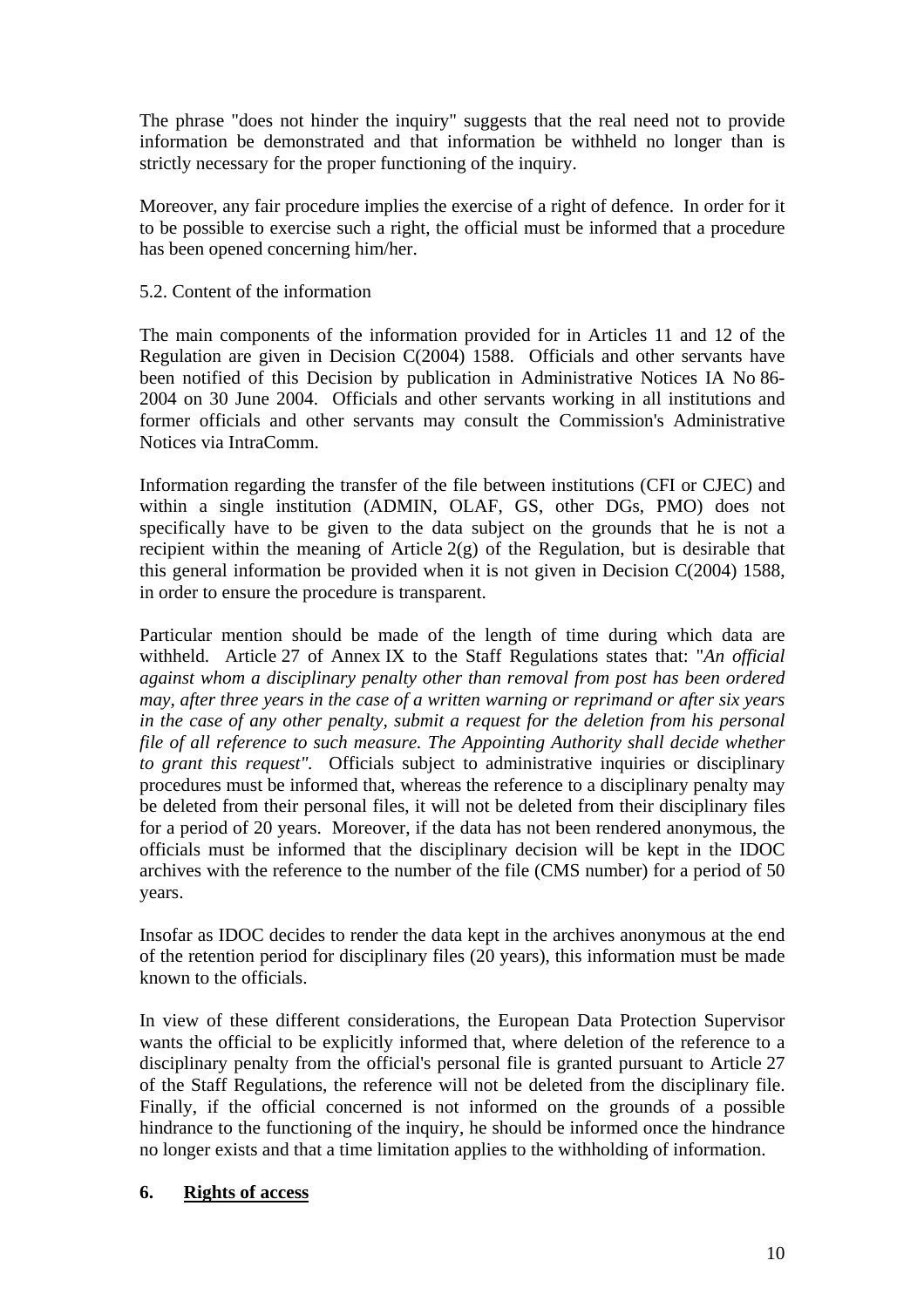In accordance with Article 13 of Regulation (EC) No 45/2001

*"The data subject shall have the right to obtain, without constraint, at any time within three months from the receipt of the request and free of charge from the controller:* 

*(a) confirmation as to whether or not data related to him or her are being processed;* 

*(b) information at least as to the purposes of the processing operation, the categories of data concerned, and the recipients or categories of recipients to whom the data are disclosed;* 

*(c) communication in an intelligible form of the data undergoing processing and of any available information as to their source;* 

*(d) knowledge of the logic involved in any automated decision process concerning him or her".* 

In the case in point, reference is made, in the context of an administrative inquiry, to Articles 1 and 2 of Annex IX to the Staff Regulations and to Article 4(4) of the IDOC Decision, which state that the person concerned may comment on the conclusions of an administrative inquiry report insofar as these set out facts concerning him/her.

Under Article 13 of Annex IX to the Staff Regulations, the person subject to disciplinary proceedings had the right to obtain the complete file concerning him/her and to copy all documents relevant to the proceedings. Moreover, Article 5 of the IDOC Decision states:

- *1. An official heard pursuant to Article 3 of Annex IX to the Staff Regulations shall sign the record of the hearing or make comments and/or remarks within 15 calendar days from receipt of the record. Failure to do so within that period shall, except in cases of force majeure, result in the record being considered approved.*
- *2. If the appointing authority or a person authorised to that effect has to conduct interviews with certain persons following the hearing referred to in Article 3 of Annex IX to the Staff Regulations, the official concerned may, on request, receive a copy of the signed records of those interviews provided that the facts mentioned there have a direct bearing on the preliminary allegations made against him or her.*

The above provisions comply with the principles underlying Article 13 of Regulation (EC) No 45/2001. However, consideration must be given to the restrictions on this right of access mentioned in Article 20 of the same Regulation, particularly points (1)(a) and (1)(c). Restrictions are possible where necessary for *"the prevention, investigation, detection and prosecution of criminal offences*" or "*the protection of the data subject or of the rights and freedoms of others*".

Article 1(2) of Annex IX to the Staff Regulations states: "*In cases that demand absolute secrecy for the purposes of the investigation and requiring the use of investigative procedures falling within the remit of a national judicial authority,*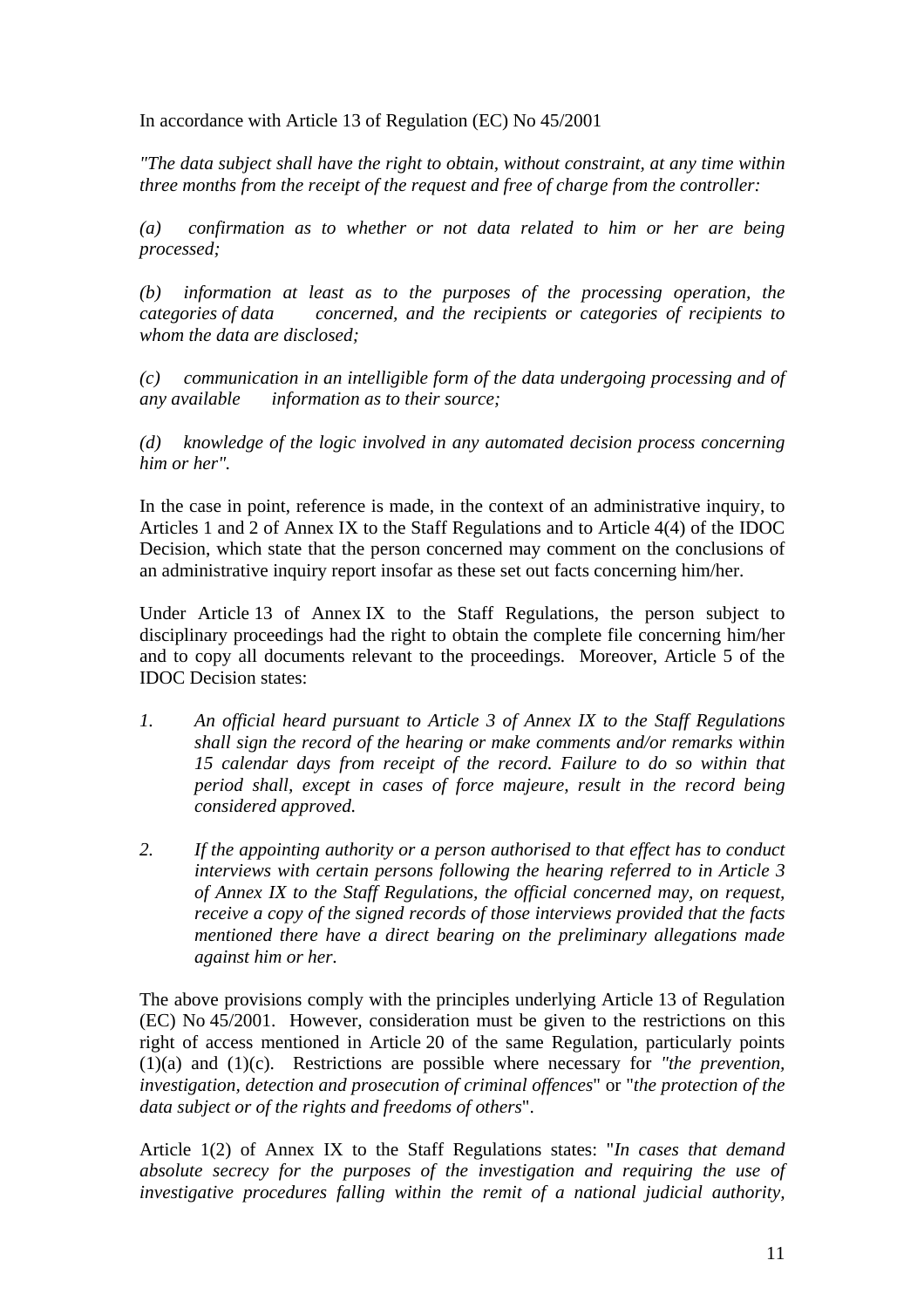*compliance with the obligation to invite the official to comment may, in agreement with the Appointing Authority, be deferred. In such cases, no disciplinary proceedings may be opened before the official has been given a chance to comment".* 

This restriction is in accordance with the restrictions on the right of access provided for in Article 20 of the Regulation (EC) No 45/2001 and recital 18 of Regulation (EC) No 45/2001 leaving competence to the national judicial authorities with regard to the detection, investigation and prosecution of criminal offences.

# **7. Quality of the data**

The data must be "*adequate, relevant and not excessive"* (Article 4(1)(c) of Regulation (EC) No 45/2001). The data so treated, as described in the beginning of this opinion, must be considered as fulfilling these qualifications with regard to treatment.

The European Data Protection Supervisor recognises that it is difficult to determine, at the outset, which data are relevant to the subject of the inquiry, but vigilance in this respect must be laid down as a general requirement.

Data must also be *processed fairly and lawfully* (Article 4(1)(a) of Regulation (EC) No 45/2001). The question of lawfulness has already been considered. As for fairness, considerable attention must be paid to this in the context of such a sensitive subject. It is related to the information given to the official who is the subject of an administrative inquiry or disciplinary procedure, and the speed with which this information is given, so that the rights of the defence can be respected.

Lastly, data must be "*accurate and, where necessary, kept up to date; every reasonable step must be taken to ensure that data which are inaccurate or incomplete, having regard to the purposes for which they were collected or for which they are further processed, are erased or rectified*" (Article 4(1)(d) of the Regulation). There seems to be no mention of any rules governing the possibility of updating which is granted to the official. Rules must be established so that the official can rectify his personal data to ensure that they are updated in the light of subsequent developments (a decision by the Court ruling otherwise, for instance).

## **8. Security**

Under Article 22 of Regulation (EC) No 45/2001 concerning security of processing, *"the controller shall implement appropriate technical and organisational measures to ensure a level of security appropriate to the risks represented by the processing and the nature of the personal data to be protected".* In the context of administrative inquiries and disciplinary procedures, sensitive data are clearly involved and must be processed appropriately.

The security measures presented in the notification seems particularly appropriate for the processing of sensitive data.

### **Conclusion**

The processing proposed does not appear to entail any infringement of the provisions of Regulation (EC) No 45/2001, provided that the observations made above are taken into account. This means, in particular, that DG ADMIN (IDOC) must: